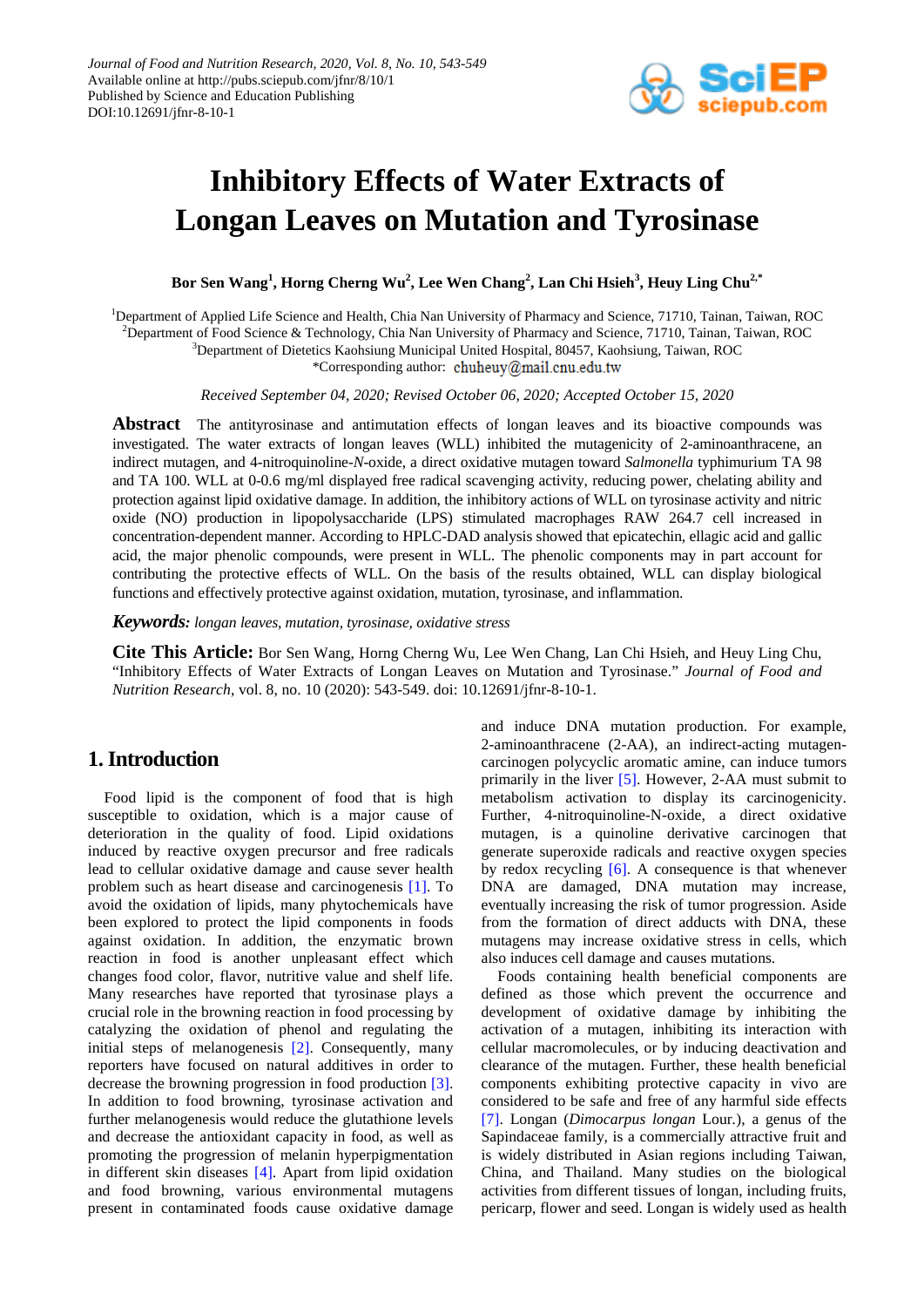beneficial foods. However, this is the first study to determine the biological effects of longan leaves, an agriculture waste material, on mutation, oxidation, inflammation and tyrosinase activity. Consequently, the aim of present study is to explore the effects of water extracts of longan leaves on anti-mutagenicity, anti-tyrosinase, anti-inflammation.

# **2. Materials and Methods**

#### **2.1. Materials**

1, 1-diphenyl-2-picyl-hydrazyl (DPPH), kojic acid, 4-nitroquinoline-N-oxide, 2-aminoanthracene, lipopolysaccharide (*Escherichia coli* O127:B8), Folin-Ciocalteu reagent, thiobarbituric acid (TBA), 3-[4,5-dimethylthiazol-2-yl]-2,5- diphenyl tetrazolium bromide (MTT), epicatechin, ellagic acid, and gallic acid and mushroom tyrosinase were purchased from Sigma-Aldrich Chemical Co. (St. Louis, MO, USA). L-3, 4- dihydroxyphenylalanin (L-DOPA) was obtained from Acros Organic (Geel, Belgium). Medium was added 1.6 g of nutrient broth in 200 ml of water. The minimal agar plates were composed of 20g glucose, 0.35 g NaHNH<sub>4</sub>PO<sub>4</sub>·4H<sub>2</sub>O, 10 g K<sub>2</sub>HPO<sub>4</sub>, 2 g citric acid monohydrate,  $0.2$  g MgSO<sub>4</sub> $7H<sub>2</sub>O$  and 15 g agar in 1000 ml of sterile water. Top agar was added 2.5 g NaCl and 3 g agar in 500 ml of sterile water. The leaves of longan (*Dimocarpus longan* Lour*.*) were harvested in Tainan, Taiwan.

#### **2.2. Sample Preparation**

The leaves of longan were cut into small pieces, frozen at −20 °C and then lyophilized for 48 h. These freeze-dried leaves were then ground to a fine powder. The leave powder (100 g) was extracted with boiling water (1000 ml) and stirred for 10 min. The extract was filtered and the residue was re-extracted under the same conditions. The combined filtrate was freeze-dried. The final dehydrated powder (4.63 g) was then dissolved in phosphate buffer saline (PBS). The sample was called as the water extract of longan leaves (WLL).

#### **2.3. Total Polyphenolics**

Total polyphenolics content were determined as gallic acid equivalents (GAE). The different concentrations of WLL were added to a 10 ml volumetric flask, to which 2 ml sodium carbonate (20% (w/v)) was added. After 5 min, 0.1 ml Folin-Ciocalteu reagent 50% (v/v) was added and the volume was made up to 10 ml with  $H_2O$ . After 1 h incubation at 30 °C, the absorbance was measured at 750 nm and compared to a gallic acid calibration curve [\[8\].](#page-6-7)

#### **2.4. Total Flavonoid Content**

A 1ml aliquot of WLL was incubated with 0.1 ml (2-aminoethyl) diphenyl borate (0.2% in ethanol). After 20 min of incubation, the absorbance was measured at 405 nm. The absorbance of rutin solutions was detected under the same conditions. The total flavonoid content in WLL ( rutin equivalents, RE) was calculated [\[8\].](#page-6-7)

# **2.5. Determination of DPPH Radical Scavenging Activity**

The effect of WLL on the DPPH radical scavenging activity was estimated as described previously [\[9\].](#page-6-8) The samples were added to a methanolic solution (1 ml) of DPPH radical (final concentration of DPPH was 0.2 mM). The mixture was shaken vigorously and keep for 30 min at room temperature; the absorbance of the resulting solution was then measured at 517 nm. Trolox was used as a reference standard.

## **2.6. Determination of ABTS Radical Inhibition**

The ABTS $_{\bullet}$ <sup>+</sup> cation free radical scavenging activity was measured as previously described  $[10]$ . The ABTS  $<sub>*</sub>$ <sup>+</sup></sub> was generated by reacting 1 mM ABTS with 0.5 mM hydrogen peroxide and 10 Units/ml horseradish peroxidase in the dark at 30 °C for 2 h. After 1 ml ABTS <sup>+</sup> was added to WLL, the absorbance at 734 nm was recorded after 10 min. A lower level of absorbance indicated a stronger inhibitory activity of samples.

#### **2.7. Determination of Reducing Activity**

The WLL were added to potassium ferricyanide (2.5 ml, 10 mg/ml), and the solution was incubated at 50 °C for 20 min. TCA (2.5 ml, 100 mg/ml) was added to the mixture, which was then centrifuged at 650g for 10 min. The supernatant (2.5 ml) was mixed with distilled water (2.5 ml) and ferric chloride (0.5 ml, 1.0 mg/ml), and then the absorbance was read at 700 nm. The reducing activity was plotted as a function of concentration and the ascorbic acid equivalent reducing activity was calculated against an ascorbic acid calibration curve [\[11\].](#page-6-10)

## **2.8. Determination of Chelating Activity**

The chelating activity of WLL on  $\text{Fe}^{2+}$  was measured as previously described [\[11\].](#page-6-10) The samples thus prepared (0.6 ml) were mixed with  $FeCl<sub>2</sub>$  (2 mM, 0.2 ml) and added ferrozine (5 mM, 0.2 ml) incubated for 10 min, and the absorbance at 562 nm was assayed. A lower level of absorbance indicated a higher chelating activity of samples.

## **2.9. Determination of Liposome Protection**

The mixture containing the lecithin (580 mg) and phosphate buffer (58 ml, 10 mM, pH 7.4) was sonicated by an ultrasonic cleaner (Branson 8210, Branson ultrasonic Corporation, Danbury, CT, USA) in an ice-cold water bath for 2 h. The sonicated solution,  $FeCl<sub>3</sub>$ , ascorbic acid and samples (0.2 ml) were mixed to produce a final mixture with a concentration of  $3.12\mu$ M FeCl<sub>3</sub> and  $125\mu$ M ascorbic acid and incubated at 37 °C for 1 h. The levels of liposome protection were determined by the thiobarbituric acid (TBA) method  $[11]$ . The absorbance of the sample group was read at 532 nm against a blank, which contained all reagents except lecithin. A lower level of absorbance indicated a stronger lipid peroxidation inhibitory activity of sample.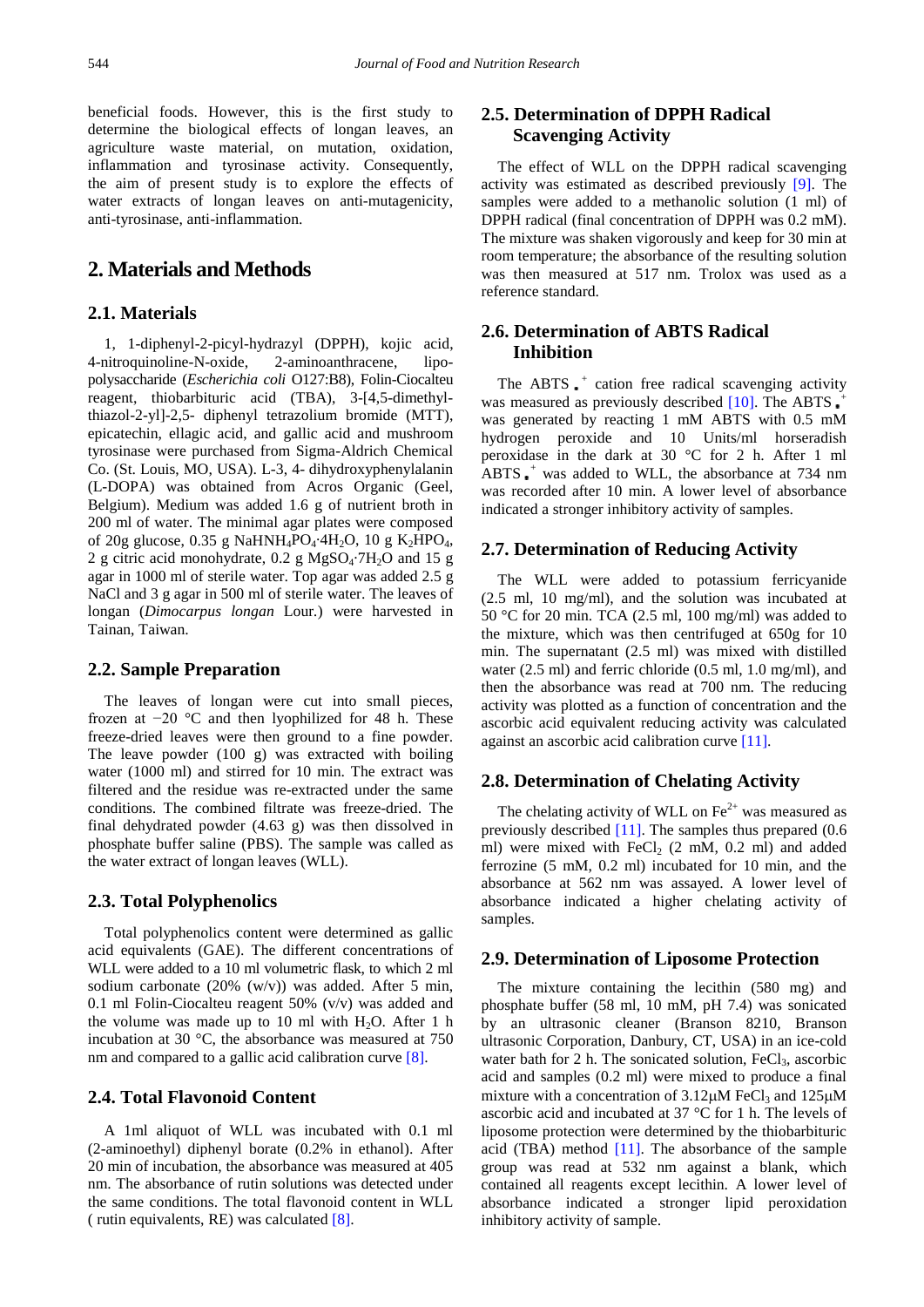## **2.10. Tyrosinase Activity Determination**

The mushroom tyrosinase was used for the assay. Diphenolase inhibitory activity was determined by measuring the dopachrome accumulation at 475 nm using spectrophotometer [\[12\].](#page-6-11) All the works were performed in sodium phosphate buffer (pH 6.8). The reaction mixture consisting of 0.1 ml of samples, 0.1 ml of mushroom tyrosinase (1000 Unit/ml) and L-DOPA (3.8 mM) was added in this order to read the absorbance at 475 nm for 5 min at 25°C. The value in the absence of samples was represented as the control. The inhibitory activity of mushroom tyrosinase was calculated with the following formula: Inhibition (%) =  $(1\text{-}(OD_{475} \text{ in sample } /OD_{475} \text{ in}$ control))  $\times$  100%.

## **2.11. Determination of NO Production in RAW 264.7 Cells**

Murine macrophage cells, RAW 264.7 cells (ATCC number: TIB-71), were purchased from Bioresources Collection and Research Center (Shin-chu, Taiwan) and cultured in RPMI-1640 medium containing 10% heat-inactivated fetal bovine serum, 2 mM l-glutamine, 1 mM pyruvate and maintained in humidified 5%  $CO_2/95\%$  air, at 37 °C. The nitrite (NO<sub>2</sub>) levels in the cultured media, which reflect the intracellular nitric oxide synthase (NOS) activity, were assayed by the Griess reaction. RAW 264.7 cells were cultured with WLL and treatment with or without LPS  $(0.2 \mu g/ml)$  for 24 h. Then, the growth medium was mixed with the same volume of Griess reagent; then the absorbance of the mixture at 550 nm was measured. After the cells were cultured as mentioned above, MTT assay was applied to determine the cytotoxicity of samples.. Briefly, the original medium was removed, then, MTT (final 0.5 mg/ml) was added to each well. After 1 h incubation, the reaction was terminated and the plates were incubated for 30 min, the formazan dye was dissolved by the dimethyl sulfoxide. The absorbance of each well was measured at 570 nm [\[13\].](#page-6-12)

#### **2.12. Mutagenicity Assay**

The mutagenic activity of WLL was evaluated by the Ames test with a 20 min first incubation at 37  $^{\circ}$ C [\[13\].](#page-6-12) The histidine-requiring strains of *Salmonella typhimurium* TA 98 and TA 100 were obtained from Taiwan Agricultural Chemicals and Toxic Substances Research Institute (Taichung, Taiwan). The external metabolic activation system, S9 mix (Organ Teknika Co., Switzerland) was prepared from liver of Sprague-Dawley male rats treated with Aroclor 1254. WLL (0.1 ml, 50-100 mg/ml corresponding to 5-10 mg/plate, respectively) were added to the overnight cultured S. typhimurium TA98 or TA 100  $(0.1 \text{ ml})$  and S9 mix  $(0.5 \text{ ml})$  or 0.1 M phosphate buffer (0.5 ml, pH 7.4) in place of the S9 mix. The entire mixture was incubated at 37 °C for 20 min. Next, 2.0 ml of top agar was added and then spread out in a Petri dish containing 20 ml of minimum agar. The plates were incubated at 37 °C for 48 h and the mixture were counted manually. To examine the toxic effects of WLL on S. typhimurium TA 98 and TA 100, the mixtures after incubation were diluted with 0.1 M phosphate buffer (0.5

ml, pH 7.4), and the diluted mixtures were poured into minimal agar plates containing MgCl2, KCl, glucose-6 phosphate, and NADP. The plates were incubated at 37 °C for 2 days, and the numbers of colonies were counted.

## **2.13. Antimutagenic Activity Assay**

The antimutagenic activity of WLL was conducted by the Ames method except for the addition of mutagen before incubation. The concentrations of mutagens were tested as in a previous study [\[13\].](#page-6-12) The mutagens used were 4-NQO (0.5 µg/plate), a direct mutagen; 2-AA (2.5µg/plate), which required S9 mix for metabolic activation. Mutagen (0.1 ml) was added to the mixture of a strain (TA 98 or TA 100), and samples were added with the S9 mix for 2-AA or with phosphate buffer (0.1 M, pH 7.4) for 4-NQO. The mutagenicity of each mutagen in the absence of samples is defined as 100%. The number of spontaneous revertants in the absence of mutagens and samples was used as reference. The inhibition (%) of mutagenicity of the WLL was calculated as following:

% of inhibition= $\{1 - [(No. of his<sup>+</sup> reversants with mutagen]$ and WLL-No. of spontaneous revertant)/ (No. of his<sup>+</sup> revertants with mutagen-No. of spontaneous revertant)]}  $\times$  100.

#### **2.14. RP-HPLC Analysis**

Sample (50 mg/ml) was filtered through of 0.45  $\mu$ m filter before injected HPLC (Hitachi Ltd., Tokyo, Japan), consisting of two model L-7100 pumps, and one model L-7455 photodiode array detector. The injection volume was 0.02 ml and the flow rate was 0.8 ml/min. The column temperature was set at 25°C. The column was a Mightysil RP-18 GP (5µm, 250 x 4.6 mm I.D). The method involved the use of a binary gradient with mobile phases containing: (A) phosphoric acid in water  $(0.1\%, v/v)$  and (B) H<sub>2</sub>O/CH<sub>3</sub>CN (3:7, v/v). The solvent gradient elution program was as follows: 0-10 min, 100-80% A, 0-20% B; 10-20 min, 80-70% A, 20-30% B; 20-30 min, 70-55% A, 30-45% B; 30-40 min, 55-45% A, 45-55% B; 40-45 min, 45-20% A, 55-80% B; and finally 45-60 min, 20-0% A, 80-100% B.

## **2.15. Statistical Analysis**

Data are expressed as mean±SD, and ANOVA was conducted by using the SPSS software. When a significant F ratio was obtained ( $p < 0.05$ ) a post hoc analysis was conducted between groups by using a Duncan's multiple range tests or a Dunnett's test. p-Values of less than 0.05 were considered statistically significant.

## **3. Results and Discussion**

# **3.1. RP-HPLC Analysis of Marker Components in WLL**

The radical scavenging activities of longan from various tissues are contributed to various natural phytochemicals including epicatechin, ellagic acid, and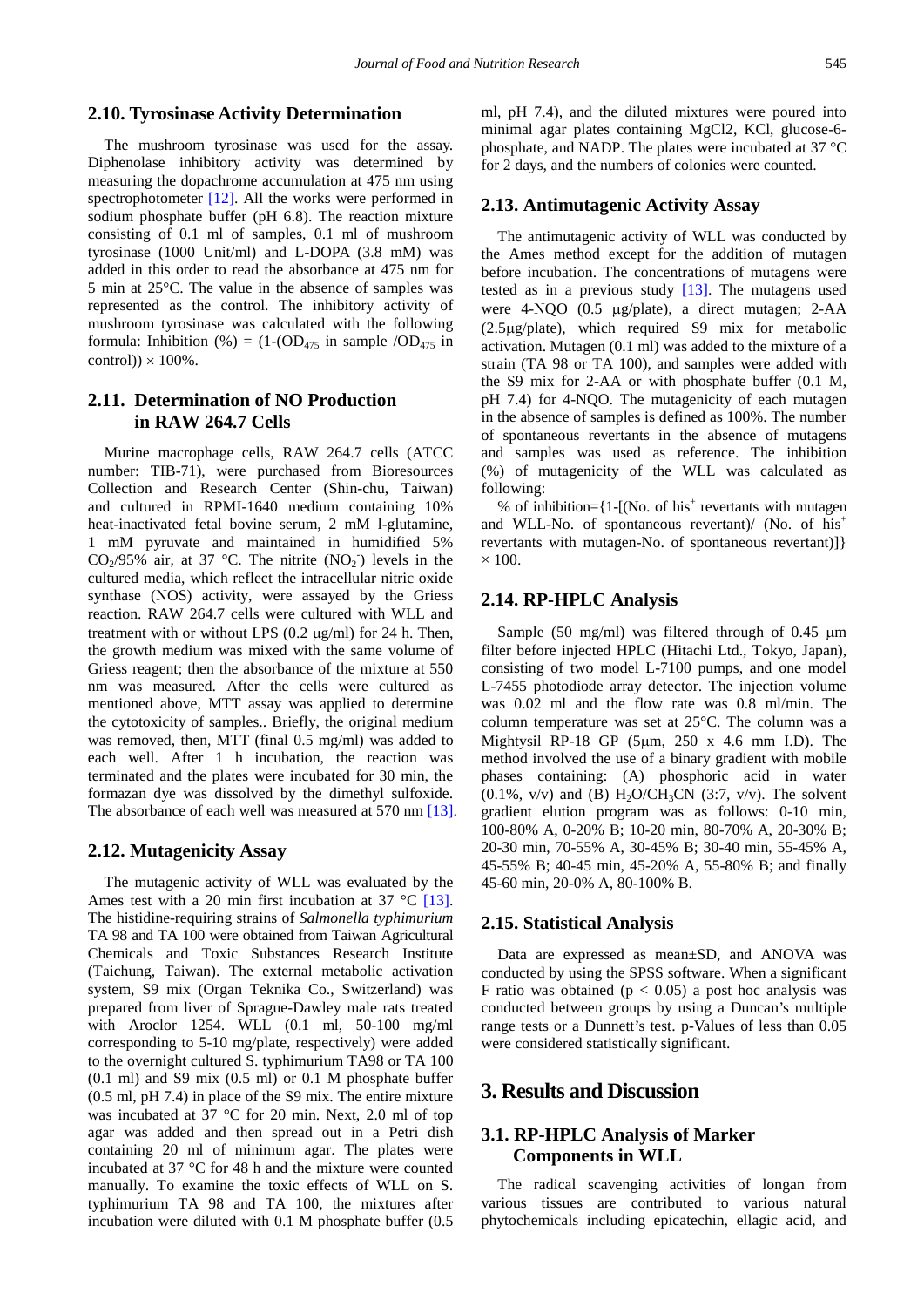gallic acid, [\[14,15\].](#page-6-13) Thus epicatechin, ellagic acid, and gallic acid were selected as marker constituents for chromatographic finger-print analysis of WLL. Butyl p-hydroxybenzoate is an internal standard (IS). According to the plot of the peak-area ratio (y) vs. concentration (x, mg/ml), the regression equations of three constituents and their correlation coefficients (r) were as follows: gallic acid,  $y = 0.0588x + 0.2488$  ( $r = 0.996$ ); epicatechin,  $y = 0.036x + 0.0597$  (r = 0.997); ellagic acid, y = 0.0249x  $+$  0.1539 (r = 0.999). [Table 1](#page-3-0) show the HPLC-PAD chromatography for WLL, and displays a comparison of the amounts of the three marker constituents present in the WLL, ellagic acid (24.64 mg/g of WLL) > epicatechin  $(17.31 \text{ mg/g of WLL})$  > gallic acid  $(1.42 \text{ mg/g of WLL})$ . Meanwhile, the levels of total polyphenols and total flavonoid in WLL determined as gallic acid and rutin equivalents were  $268.0\pm8.7$  and  $48.3 \pm 2.5$  mg/g of WLL, respectively.

**Table 1. HPLC analysis of three marker components in water extracts of longan leaves (WLL)**

<span id="page-3-0"></span>

|       |                       | Contents                |
|-------|-----------------------|-------------------------|
| (min) | (nm)                  | $(mg/g \text{ of WLL})$ |
| 22.67 | 258.6                 | $1.42 \pm 0.02$         |
| 31.92 | 266.6                 | $17.31 \pm 0.04$        |
| 37.28 | 253.1                 | $24.64 + 0.02$          |
|       | <b>Retention time</b> | λmax                    |

Values are express as the means  $\pm$  SD for n=3.

## **3.2. Effects of WLL on Antioxidative Activity**

Many reports have noted that the excessive levels of ROS decreased the intracellular antioxidant capacity and produced oxidative stress. Therefore, ROS reduction can contribute to the inhibition of oxidative damage. The effects of WLL and three maker components on radical scavenging and reducing activities are summarized in [Table 2.](#page-3-1) Reducing activity of natural products is regarded as a hydrogen donating capacity, which can terminate radicals' chain reactions. The reducing ability of WLL and its marker constituents were determined in comparison with ascorbic acid. At 0.05-0.1 mg/ml, WLL showed reducing ability that increased in concentration-dependent manner. The reducing ability of WLL at 0.1 mg/ml was equivalent to 36.5 µg/ml of ascorbic acid. Further, as for the reducing activities of the three polyphenols in WLL, at the concentration of 0.01 mg/ml, gallic and ellagic acid exhibited reducing power superior to that of epicatechin. The relatively stable DPPH and ABTS radical has been widely used to the ability of natural products. From 0.05-0.1 mg/ml, the radicals scavenging activities on DPPH and ABTS of WLL were 43.3-91.0% and 27.4-94.2%, respectively, indicating that WLL is a potential radical scavenger as well as a strong radical terminator. As shown in [Table 2,](#page-3-1) also displayed that the inhibitory effects of epicatechin, ellagic acid, and gallic acid on DPPH were 61.3%, 87.1%, 98.1%, while the inhibitory effects on ABTS were 99.4%, 98.1% and 99.1%. The data indicate that the radical scavenging activity of the three marker polyphenols might contribute to the antioxidant and reducing activity of WLL.

**Table 2. Effects of water extracts of longan leaves (WLL) on radical scavenging and reducing activity**

<span id="page-3-1"></span>

|              |         | <b>DPPH</b>  | <b>ABTS</b>  | Reducing           |
|--------------|---------|--------------|--------------|--------------------|
| Sample       | (mg/ml) | inhibition   | inhibition   | activity           |
|              |         | (% )         | (%)          | $(\mu g$ Vit C/ml) |
| WLL.         | 0.050   | $43.3 + 0.4$ | $27.4 + 3.2$ | $14.8 + 0.8$       |
|              | 0.075   | $65.2 + 4.1$ | $66.2 + 4.1$ | $26.5 + 0.5$       |
|              | 0.100   | $91.0 + 4.6$ | $942+46$     | $36.5 + 1.1$       |
| epicatechin  | 0.010   | $61.3 + 4.2$ | $99.4 + 0.6$ | $8.7 + 0.5$        |
| ellagic acid | 0.010   | $87.1 + 1.8$ | $98.1 + 0.8$ | $18.9 + 1.0$       |
| gallic acid  | 0.010   | $95.9 + 1.3$ | $99.1 + 0.4$ | $23.9 + 1.0$       |
|              |         |              |              |                    |

Values are express as the means  $\pm$  SD for n=3.

**Table 3. Effects of water extracts of longan leaves (WLL) on chelating activity and liposome protection.**

<span id="page-3-2"></span>

| Sample       | (mg/ml) | Chelating<br>activity (%) | Liposome<br>protection $(\%)$ |
|--------------|---------|---------------------------|-------------------------------|
| WLL.         | 0.2     | $18.3 + 2.6$              | $61.4 + 8.5$                  |
|              | 0.4     | $48.6 + 0.8$              | $97.8 + 5.1$                  |
|              | 0.6     | $85.8 + 1.2$              | $99.0 + 1.6$                  |
| epicatechin  | 0.1     | $45.6 + 1.4$              | $47.5 + 2.2$                  |
| ellagic acid | 0.1     | $79.1 + 1.6$              | $26.2 + 2.4$                  |
| gallic acid  | 0.1     | $33.7 + 1.4$              | $42.8 + 2.9$                  |

Values are express as the means  $\pm$  SD for n=3.

The chelating activity could serve as a potential inhibitory factor in oxidation processes; thus, the metal ions chelating capacity of WLL was determined. The results are summarized in [Table 3,](#page-3-2) WLL in the range of 0.2-0.6 mg/ml exhibited 18.3-85.8% chelating activity on ferrous ions. The chelating capacities of epicatechin, ellagic acid, and gallic acid were 45.6%, 79.1%, and 33.7%. Lipid peroxidation plays a key role in the pathogenesis of diseases, producing toxic aldehyde and promoting cellular pathological metabolism. In this research, liposome protection was used as an index to assay the protective action of WLL on lipid oxidation. At 0.2-0.6 mg/ml, WLL showed a dosedependent inhibitory effect, 61.4-99.0%, on the liposome oxidation induced by the  $Fe^{3+}/H_2O_2$  system. The liposome protection of epicatechin, ellagic acid, and gallic acid was 47.5%, 26.2%, and 42.8%. These data indicated WLL could be an effective protector by chelating metal ions and reducing lipid oxidation in vitro.

**Table 4. Effects of water extracts of longan leaves (WLL) on mushroom tyrosinase activity in acellular system and nitric oxide (NO) production in lipopolysaccharide (LPS) stimulated macrophages**

<span id="page-3-3"></span>

| Sample       | (mg/ml) | Inhibition of tyrosinase activity (% of control) |
|--------------|---------|--------------------------------------------------|
| WLL.         | 0.5     | $38.9 \pm 3.2$                                   |
|              | 1.0     | $58.6 + 4.1$                                     |
|              | 1.5     | $87.2 + 4.6$                                     |
| epicatechin  | 0.05    | $27.2 + 1.9$                                     |
| ellagic acid | 0.05    | $58.6 + 2.4$                                     |
| gallic acid  | 0.05    | $64.5 \pm 2.1$                                   |
|              |         |                                                  |
|              |         | Inhibition of NO production (% of LPS group)     |
| WLL.         | 0.05    | $15.6 + 2.9$                                     |
|              | 0.10    | $36.0 + 1.1$                                     |
|              | 0.15    | $53.9 + 2.4$                                     |
|              | 0.20    | $76.6 + 3.7$                                     |

Values are express as the means  $\pm$  SD for n=3. The macrophages cells were exposed to 200 ng/ml lipopolysaccharide for determination of NO production.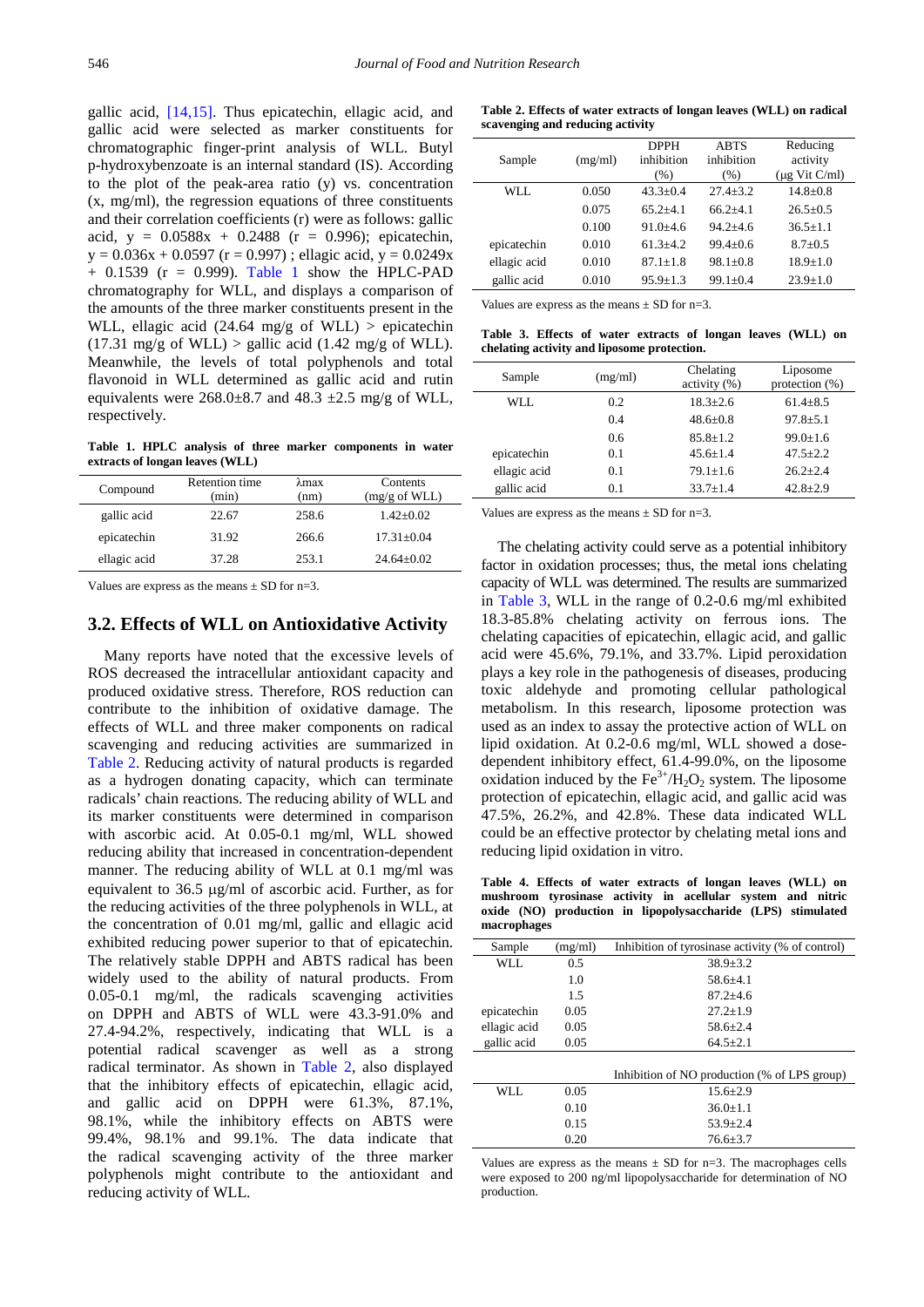# **3.3. Effects of WLL on Tyrosinase Activity and LPS-Induced NO**

Tyrosinase is a copper-containing and a key enzyme for melanogenesis. In this study, WLL exhibited a significant inhibitory activity on mushroom tyrosinase activity with an IC<sub>50</sub> value of 0.83 mg/ml [\(Table 4\)](#page-3-3). At 0.5-1.5 mg/ml, WLL exhibited 38.9-87.2% inhibitory activity on tyrosinase. In this test, the tyrosinase inhibitory activity of WLL increased with increasing sample concentration. Epicatechin, ellagic acid, and gallic acid (at 0.05 mg/ml) showed 27.2%, 58.6%, and 64.5% inhibitory actions on tyrosinase activity, respectively. In the cellular test, the protective effect of WLL was tested on the nitric oxide (NO) scavenging activity in LPS induced macrophages. NO plays a vital role in the pathogenesis of inflammation, the production of NO by activated macrophages was measured as nitrite in medium through the Griess reaction. As shown in [Table 4,](#page-3-3) WLL at 0.05-0.2 mg/ml decreased NO production to 15.6-76.6% of that observed in the LPS group. No cell toxicity was observed in the presence of WLL, as measured by the MTT assay. The results suggested that WLL could reduce the RNS production in LPS stimulated macrophages.

## **3.4. The Mutagenicity and Antimutagenicity of WLL**

The Ames test is a widely employed method to measure the mutagenicity of natural products. In this mutation study, if a lethal toxicity occurred in a test treated with samples, the results of the mutagenicity could be affected and confuse the numbers of revertants of TA 98 and TA 100. Therefore, the toxicities of WLL against *S. typhimurium* TA 98 and TA 100 were determined first. The WLL in the range of 2-10 mg/plate did not show any toxicity against TA 98 and TA 100, respectively, indicating that the WLL did not display toxicity in TA 98 and TA 100 (data not shown). Further, the mutagenicity of WLL was determined by comparing the ratio of induced revertants and spontaneous revertants in plates. As shown in [Table 5,](#page-4-0) at 2-10 mg/plate, WLL did not significantly  $(p > 0.05)$  increase the numbers of colonies in *S*. *typhimurium* TA 98 and TA 100 with or without S9 activation. Therefore, the dose below 10 mg/plate was selected for the antimutagenic assay. For testing the antimutagenicity of WLL, 4-NQO and 2-AA were used as direct and indirect acting mutagens, respectively, to induce the *S. typhimurium* TA 98 and TA 100 mutation. As displayed in [Table 6,](#page-4-1) WLL exhibited dose-dependent protective effects against 4-NQO induced mutagenicity in *S. typhimurium* TA 98 and TA 100 without S9 activation. WLL at levels of 2-10 mg/plate showed 10-40% inhibitory effects against 4-NQO induced mutagenicity in TA 98; meanwhile, they showed 4-44% inhibitory effects in TA 100. [Table 6](#page-4-1) also showed the antimutagenicity of WLL on 2-AA induced mutation in *S. typhimurium* TA 98 and TA 100 with S9 activation. WLL at levels of 2-10 mg/plate showed 13-72%, inhibitory effects against 2-AA induced mutagenicity in TA 98; meanwhile, they showed 27-92% protective effects in TA 100.

**Table 5. The mutagenicity of water extracts of longan leaves (WLL) toward** *S. typhimurium* **TA98 and TA100 with and without S9 mix**

<span id="page-4-0"></span>

| Sample (mg/plate) | $His+ revertants/plate$ (% of spontaneous) |                    |
|-------------------|--------------------------------------------|--------------------|
|                   | <b>TA98</b>                                | <b>TA100</b>       |
| Spontaneous group | 19±1(100)a                                 | $126 \pm 2$ (100)a |
| $\overline{c}$    | $19\pm3(100)a$                             | $123\pm3$ (98)a    |
| 5                 | $19\pm3(100)a$                             | $123 \pm 6$ (98)a  |
| 10                | $17\pm1(89)a$                              | $120±4$ (95)a      |
|                   | $TA98 + S9$                                | $TA100 + S9$       |
| Spontaneous group | $25\pm4(100)a$                             | $138\pm4(100)a$    |
| 2                 | $26\pm2(104)a$                             | $136\pm3(99)a$     |
| 5                 | $26\pm3(104)a$                             | $137\pm2(99)a$     |
| 10                | $24\pm3(96)a$                              | $134\pm2(97)a$     |

Values are express as the means  $\pm$  SD for n=3. Values with different superscripts in a column are significantly different ( $p < 0.05$ ). % of spontaneous =  $[(no. of his<sup>+</sup>revertants in the presence of sample) / (no. of)$ spontaneous revertants)]  $\times$ 100. The number of spontaneous revertants was determined without samples and mutagens.

The oxidative damage derived from RNS and ROS induces oxidation in macromolecules including lipids, DNA, and proteins, and then leads to mutation and cell death [\[13\].](#page-6-12) On the other hand, tyrosinase not only catalyzes undesirable reactions which change the color and flavor, and decrease in nutritional quality and economic loss of food product, but also increases the oxidative risk in different physiological systems [\[16\].](#page-6-14) Phytochemicals are rich natural sources with a complex array of antioxidants. They exhibit different protective effects against harmful stress in various models [\[17\].](#page-6-15) From the obtained data of this study, WLL showed a significant capacity in radical scavenging, lipid peroxidation and NO production prevention, as well as in tyrosinase and mutation inhibition. Moreover, the data indicated that the protective effects of WLL might be attributed mainly to its bioactive compounds.

**Table 6. The antimutagenicity of water extracts of longan leaves (WLL) toward S. typhimurium TA98 and TA10**

<span id="page-4-1"></span>

| Sample (mg/plate) | $His + revertants/plate$ (% of inhibition) |                     |  |
|-------------------|--------------------------------------------|---------------------|--|
|                   | TA98+4-NOO                                 | TA100+4-NOO         |  |
| $\theta$          | $382 \pm 14$ (0) d                         | $1204 \pm 10$ (0) d |  |
| 2                 | $345\pm14(10)$ c                           | $1156 \pm 16$ (4) c |  |
| 5                 | $306 \pm 11(21) b$                         | $835\pm20(34)$ b    |  |
| 10                | $235\pm8(40)$ a                            | $732 \pm 12$ (44) a |  |
|                   | His+ revertants/plate (% of inhibition)    |                     |  |
|                   | $TA98+2-AA+S9$                             | $TA100+2-AA+S9$     |  |
| $\theta$          | $405 \pm 16$ (0) d                         | $1298 \pm 33$ (0) d |  |
| $\overline{c}$    | $356\pm13(13)$ c                           | $986\pm25(27)$ c    |  |
| 5                 | $205\pm6(53)$ b                            | $319\pm14(84)$ b    |  |
| 10                | $131\pm3(72)$ a                            | $233\pm13$ (92) a   |  |

Values are express as the means  $\pm$  SD for n=3. 4-NQO, 4-nitroquinoline N-oxide. 2-AA, 2-anthramine.Values with different superscripts in a column are significantly different ( $p < 0.05$ ). % of inhibition = {1-[(no. of revertants with mutagen and sample - no. of spontaneous revertants)/ (no. of revertants with mutagen -no. of spontaneous revertants)] $\{ \times 100, \ldots \}$ The number of spontaneous revertants was determined without samples and mutagen.

Free radicals are unstable and highly-reactive species that have been reported to induce pathological events such as inflammation, aging and carcinogenesis [\[18\].](#page-6-16) In this study, WLL displayed significant protective activities. Three polyphenols were identified as epicatechin, ellagic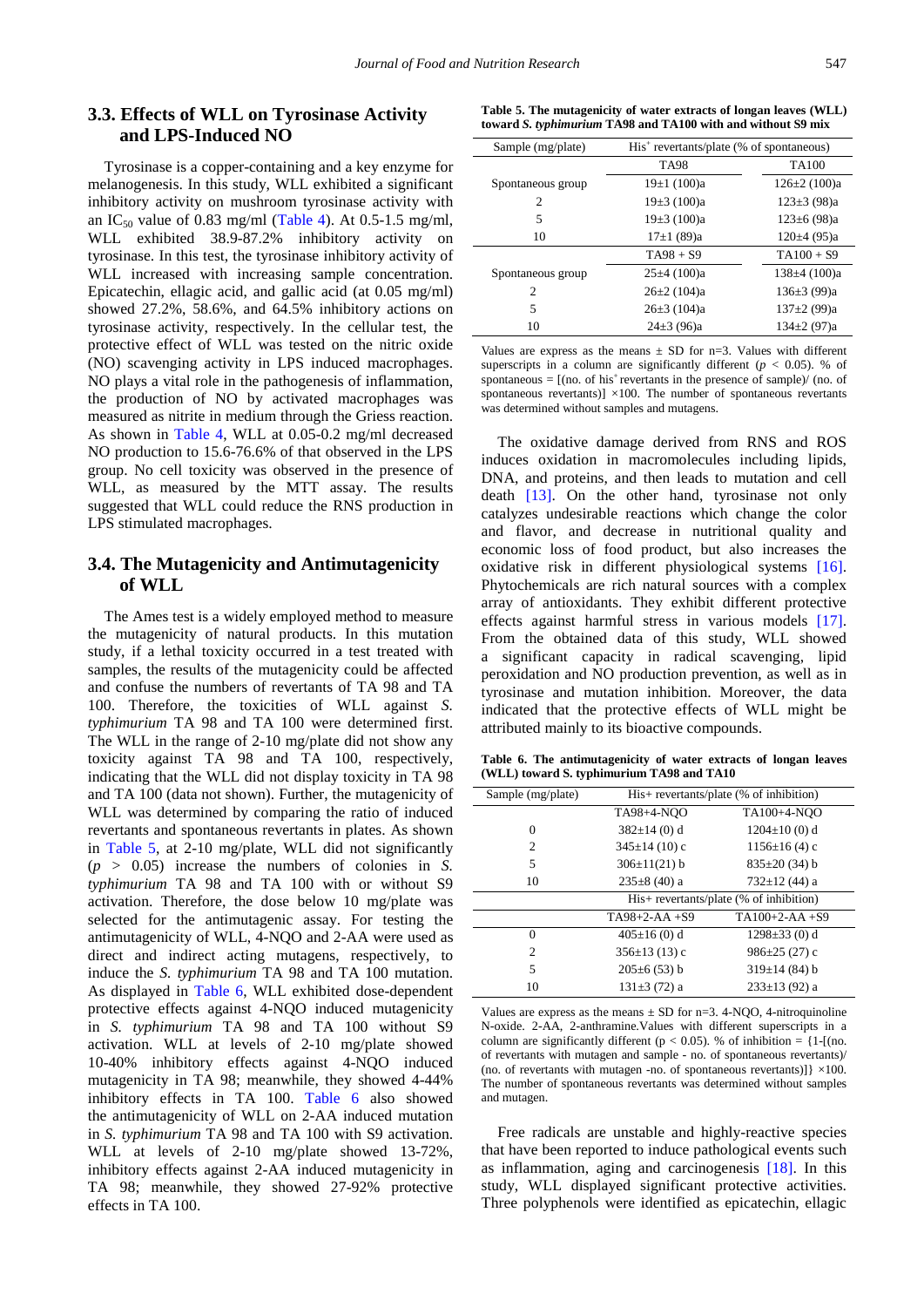acid, and gallic acid in WLL. These compounds have been reported to possess strong antioxidant activities. Beside these, epicatechin, ellagic acid, and gallic acid are widely recognized to decrease oxidation of LDL and increase the antioxidant capacity of cells. As shown in [Table 2,](#page-3-1) WLL exhibited a significant reducing ability. In particular, gallic acid showed greater reducing effects than the other marker constituents. Accumulating studies has revealed that the reducing effects of phenolic compounds could play a critical role, not only in free radical scavenging, but also in the prevention of cell damage. Thus, WLL and its phenolic component might protect biomolecules from oxidative damage. Additionally, reducing agents (e.g. ascorbic acid) could be used as tyrosinase inhibitors by reducing oxidized substrate, indicating that WLL and its maker constituents with reducing activity are potential inhibitors of tyrosinase [\[19\].](#page-6-17)

Lipid peroxidation is recognized as the main mechanism involved in long term damage to cell and the toxicity process that lead to cell death [\[20\].](#page-6-18) As shown in [Table 3,](#page-3-2) in the liposome model system, WLL showed protective activity against the damage caused by lipid oxidation. Moreover, epicatechin, in the liposome model system, showed the greatest protective action among the marker phenolic compounds. Obviously, WLL and its phenolic components could show the potential ability in the inhibition of lipid oxidative damage and thereby protect biomolecules against oxidative damage in organs. Additionally, lipid peroxidation yield exocyclic propane, etheno and malondialdehyde adducts in DNA to induce mutation [\[21\].](#page-6-19) The obtained data indicated that WLL could be an effective protector in preventing lipid peroxidation.

Tyrosinase, a copper-containing enzyme, plays an important role in catalyzing the melanogenic pathway and promotes the reactive metabolites produced in the process of melanin generation [\[19\].](#page-6-17) In the process of polyphenol oxidation, quinonic compounds were formed, which then reacted with the free nucleophilic group of proteins, denatured the protein structure and irreversibly destroyed the enzyme function [\[22\].](#page-6-20) Meanwhile, the synthesis of melanin causes glutathione depletion and the formation of hydrogen peroxide. As shown in [Table 4,](#page-3-3) WLL clearly decreased tyrosinase activity in vitro. This finding shows that WLL can decrease the danger posed by a reduction in glutathione and quinone induced cell damage. Recent studies have supported the role of metal ion chelation in the processes of tyrosinase inhibition [\[19\].](#page-6-17) These data imply that polyphenols have different biological activities due to their redox properties, allowing them to act as reducing agents, hydrogen donators, and tyrosinase inhibitors. Consequently, it is possible that the polyphenolic constituents in the WLL were able to contribute to their physiological activity.

Accumulating studies have revealed that NO can act as a mutagen through deamination of methylcytosine in DNA [\[23\].](#page-6-21) Excess NO also plays a critical role in production more toxic peroxynitrite anions and further induces the formation of 8-nitroguanine DNA adducts [\[24\].](#page-6-22) In this study, WLL inhibited NO production to less than 25% by 0.2 mg/ml in LPS stimulated macrophages. The obtained results indicated that WLL decreases the nitrosative stress formation activated phagocytes and may further decrease the nitration of biological molecules, mutation of DNA, and progression of aging diseases. In contrast, polyphenolic compounds display biological function due to their redox properties, allowing them to act as reducing agents, hydrogen donators, and reactive oxygen quenchers  $[17]$ . Thus, it is possible that the polyphenols in WLL could contribute to their RNS reduction ability. Note that WLL could inhibit NO overproduction, and consequently decrease NO-induced DNA damage as well as cytotoxicity. Polyphenolic compounds such as gallic acid of WLL showed inhibitory activity against NO production [\[25\].](#page-6-23) These findings imply that WLL containing protective components may potential protect organ from injury during inflammation by suppressing the NO associated metabolism. However, the mechanism underlying the action could also be attributed to WLL inhibition NO production in activated macrophages.

Foods may contain mutagenic and carcinogenic substances as very minor components: nitrosamine, polycyclic aromatic hydrocarbons, and heterocyclic amines. These mutagenic compounds have planar structure that can be inserted between the base pairs of double-stranded DNA. The multiple genetic alterations could be produced. In the present study, WLL exhibited multiple health beneficial functions including antimutation, antioxidant activities, and decreased the nitrosative stress. Neither toxicity nor mutagenicity was found in WLL in *S. typhimurium* TA 98 and TA 100 with or without S9 activation. The obtained results displayed that none of the WLL or their constituents showed frame shift, base pair mutagenicity or cytotoxicity in this study. In fact, recent researches have reported that natural products may play an important role in preventing mutagen activation in the *S. typhimurium* bacterial model. For example, molasses has displayed antimutagenic activity against different mutagens induced mutations of *S. typhimurium* TA 98 and TA 100 [\[13\].](#page-6-12) In this study, 4-hydroxyaminoquinoline 1-oxide (4-NQO) produced the ultimate mutagenic compound, which binds to DNA generating stable quinoline-purine mono adducts [\[26\].](#page-6-24) On the other hand, 2-AA undergoes the biotransformation pathway by a cytochrome P450-dependent monooxygenase to produce a nitrene moiety, which can bind to DNA [\[13\].](#page-6-12) According to the data reported in [Table 6,](#page-4-1) WLL displayed inhibitory activity on the mutagenicity of 4-NQO and 2-AA in *S. typhimurium*. The obtained results indicated that WLL could play an antimutagenic role by scavenging the active metabolic electrophile of 4-NQO and 2-AA. The conjugated reaction between WLL and the toxic electrophile molecules might be an important detoxification pathway. Beside these, the antimutagenic activities of the WLL could be attributed to the decreased metabolic activation and the levels of toxic reactive intermediates, which would further prevent cell from oxidative damage.

# **4. Conclusions**

WLL, a natural product of agriculture waste, decreased mutation, oxidation and tyrosinase activity, and also inhibited RNS generation in LPS stimulated macrophages. The biological functions might be closely attributed to